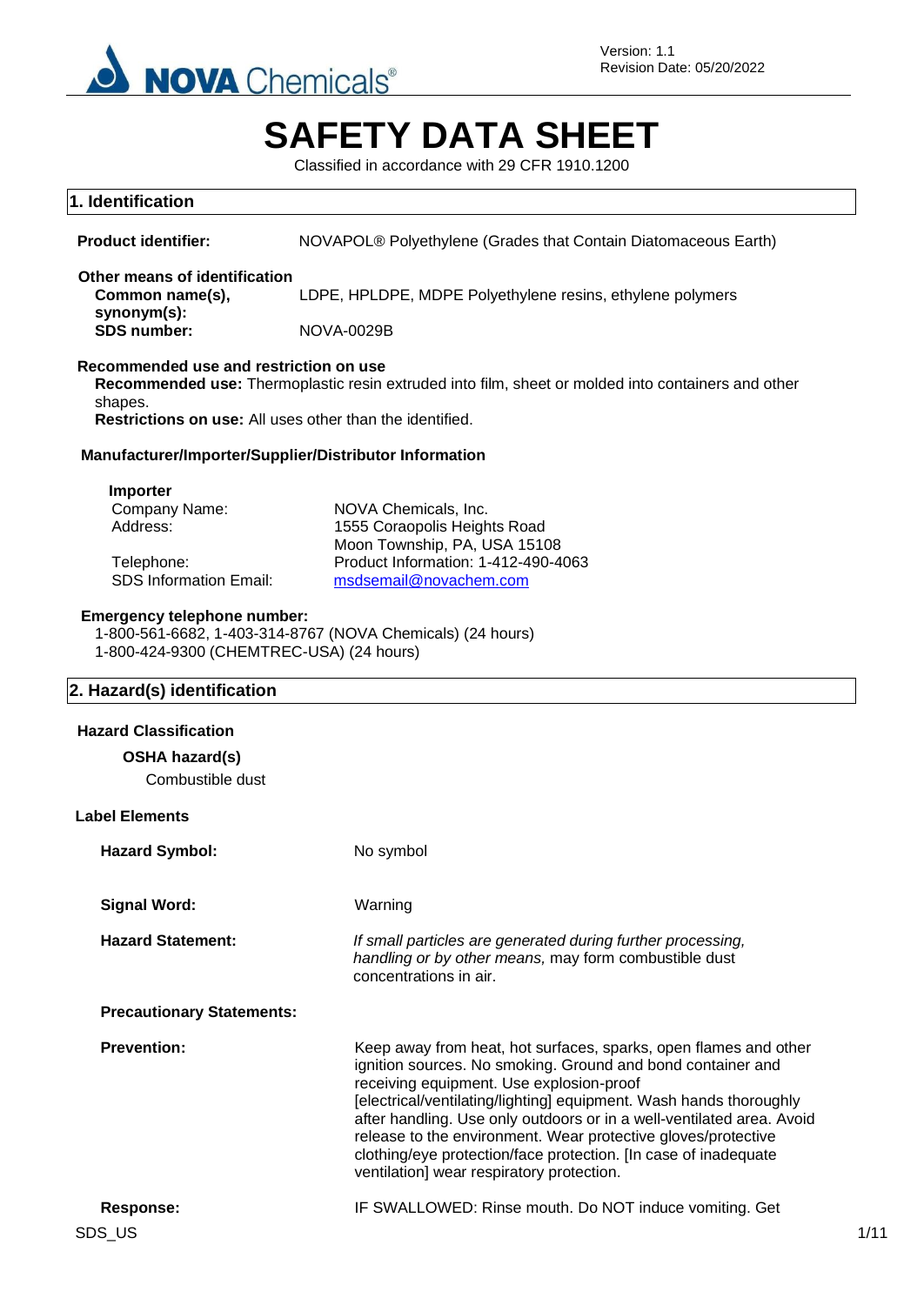|                                                             | medical advice/attention. IF ON SKIN: Wash with plenty of<br>water/soap. If skin irritation occurs: Get medical advice/attention. IF<br>INHALED: Remove person to fresh air and keep comfortable for<br>breathing. IF IN EYES: Rinse cautiously with water for several<br>minutes. Remove contact lenses, if present and easy to do. Continue<br>rinsing. |
|-------------------------------------------------------------|-----------------------------------------------------------------------------------------------------------------------------------------------------------------------------------------------------------------------------------------------------------------------------------------------------------------------------------------------------------|
| Storage:                                                    | Store in accordance with local/regional/national regulations.<br>Protect from sunlight.                                                                                                                                                                                                                                                                   |
| Disposal:                                                   | Dispose of contents/container in accordance with<br>local/regional/national/international regulations. Refer to manufacturer<br>or supplier for information on recovery or recycling.                                                                                                                                                                     |
| Other hazards which do not result<br>in GHS classification: | Spilled product may create a dangerous slipping hazard.                                                                                                                                                                                                                                                                                                   |

# **3. Composition/information on ingredients**

#### **Mixtures**

| <b>Chemical Identity</b>                   | Common name and synonyms | <b>CAS number</b> | <b>Content</b> in<br>percent $(\%)^*$ |
|--------------------------------------------|--------------------------|-------------------|---------------------------------------|
| Silica, cristobalite                       | Crystalline silica       | 14464-46-1        | $0.1 - 0.3\%$                         |
| * All concentrations are nercent by weight |                          |                   |                                       |

ncentrations are percent by weight.

| Additional Information: |  | The silica, cristobalite is inextricably bound or coated in the resin. |  |  |  |  |  |
|-------------------------|--|------------------------------------------------------------------------|--|--|--|--|--|
|-------------------------|--|------------------------------------------------------------------------|--|--|--|--|--|

## **4. First-aid measures**

| Inhalation:                                        | IF INHALED: Remove person to fresh air and keep comfortable for<br>breathing. Get medical advice/attention.                                                                                                                                                                                                                                                                                                                                                                                                                                                                                                                                                                                |  |
|----------------------------------------------------|--------------------------------------------------------------------------------------------------------------------------------------------------------------------------------------------------------------------------------------------------------------------------------------------------------------------------------------------------------------------------------------------------------------------------------------------------------------------------------------------------------------------------------------------------------------------------------------------------------------------------------------------------------------------------------------------|--|
| Ingestion:                                         | IF SWALLOWED: Rinse mouth. Do NOT induce vomiting. Get medical<br>advice/attention.                                                                                                                                                                                                                                                                                                                                                                                                                                                                                                                                                                                                        |  |
| <b>Skin Contact:</b>                               | IF ON SKIN: Wash with plenty of water/soap. If skin irritation occurs: Get<br>medical advice/attention.                                                                                                                                                                                                                                                                                                                                                                                                                                                                                                                                                                                    |  |
| Eye contact:                                       | IF IN EYES: Rinse cautiously with water for several minutes. Remove<br>contact lenses, if present and easy to do. Continue rinsing. Get medical<br>advice/attention.                                                                                                                                                                                                                                                                                                                                                                                                                                                                                                                       |  |
| Most important symptoms/effects, acute and delayed |                                                                                                                                                                                                                                                                                                                                                                                                                                                                                                                                                                                                                                                                                            |  |
| <b>Symptoms:</b>                                   | Thermal burns. Respiratory tract irritation. Mechanical irritation. The<br>silica, cristobalite is inextricably bound or coated in the resin, which<br>minimizes the likelihood of exposure.                                                                                                                                                                                                                                                                                                                                                                                                                                                                                               |  |
|                                                    | Indication of immediate medical attention and special treatment needed                                                                                                                                                                                                                                                                                                                                                                                                                                                                                                                                                                                                                     |  |
| Treatment:                                         | After adequate first aid, no further treatment is required unless<br>symptoms reappear. For more detailed medical emergency support<br>information, call 1-800-561-6682 or 1-403-314-8767 (24 hours, NOVA<br>Chemicals Emergency Response). Burns should be treated as<br>thermal burns. Molten resin will come off as healing occurs; therefore,<br>immediate removal from the skin is not necessary. Treatment should<br>be directed at the control of symptoms and the clinical condition of the<br>patient. No adverse effects due to ingestion are expected. The silica,<br>cristobalite is inextricably bound or coated in the resin, which<br>minimizes the likelihood of exposure. |  |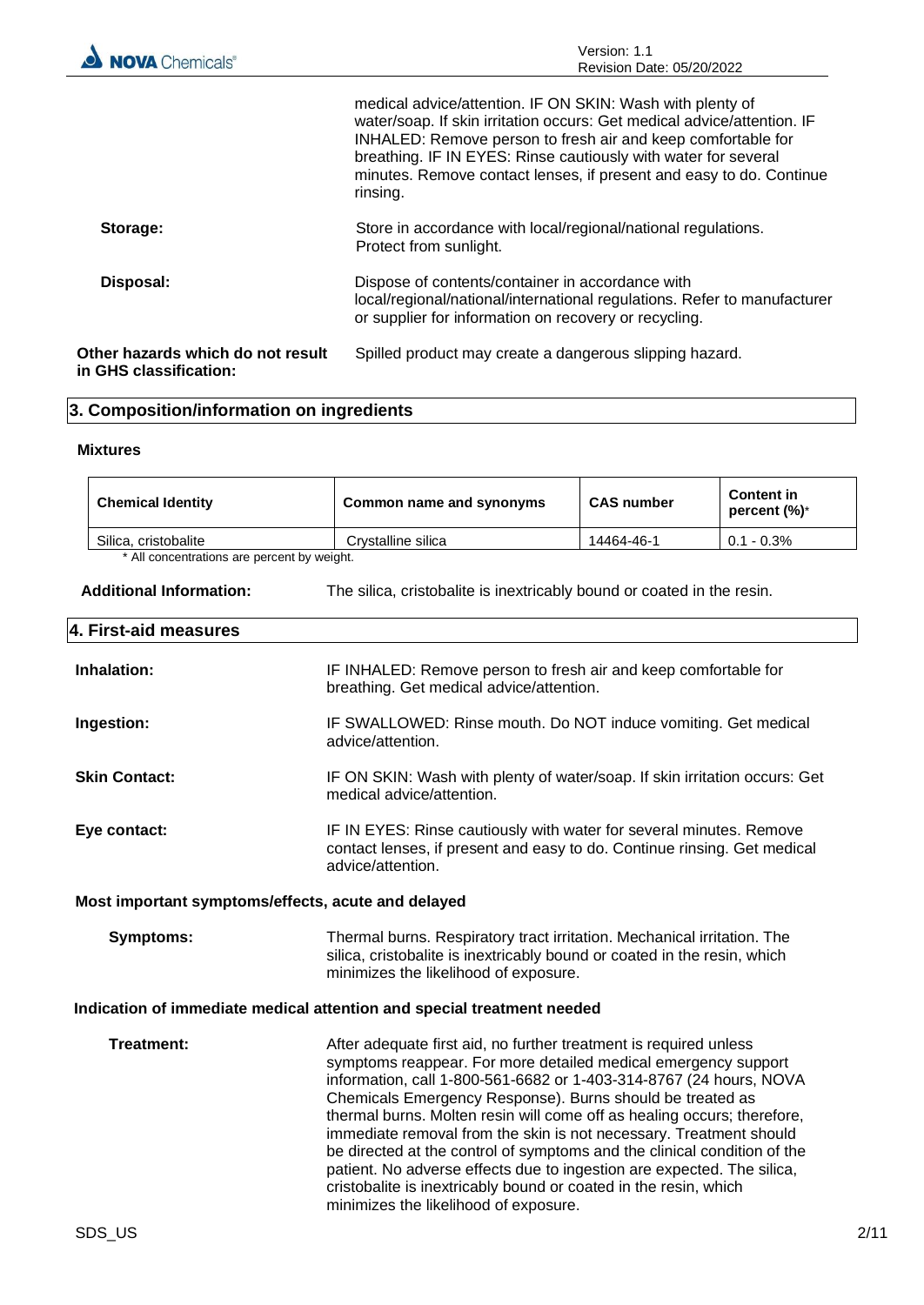

## **5. Fire-fighting measures**

| <b>General Fire Hazards:</b>                                                      | Solid resins support combustion but do not meet combustible definition.<br>Product will burn at high temperatures but is not considered flammable.<br>Under fire conditions, product will readily burn and emit irritating smoke.<br>Powdered material may form explosive dust-air mixtures.                                                                                                                                                                                                                                                                                                                  |
|-----------------------------------------------------------------------------------|---------------------------------------------------------------------------------------------------------------------------------------------------------------------------------------------------------------------------------------------------------------------------------------------------------------------------------------------------------------------------------------------------------------------------------------------------------------------------------------------------------------------------------------------------------------------------------------------------------------|
| Suitable (and unsuitable) extinguishing media                                     |                                                                                                                                                                                                                                                                                                                                                                                                                                                                                                                                                                                                               |
| Suitable extinguishing<br>media:                                                  | Water fog or water spray. Small fires: Dry chemical, carbon dioxide (CO2)<br>or foam.                                                                                                                                                                                                                                                                                                                                                                                                                                                                                                                         |
| <b>Unsuitable extinguishing</b><br>media:                                         | Avoid water in straight hose stream; will scatter and spread fire.                                                                                                                                                                                                                                                                                                                                                                                                                                                                                                                                            |
| Specific hazards arising from<br>the chemical:                                    | Upon heating, polyethylene may emit various oligomers, waxes and<br>oxygenated hydrocarbons as well as carbon dioxide, carbon monoxide and<br>small amounts of other organic vapors (e.g. aldehydes, acrolein). Inhalation<br>of these decomposition products may be hazardous. Powdered material<br>may form explosive dust-air mixtures. Risk of dust-air explosion is<br>increased if flammable vapors are also present. Static discharge: material<br>can accumulate static charges which may cause an incendiary electrical<br>discharge.                                                                |
| Special protective equipment and precautions for fire-fighters                    |                                                                                                                                                                                                                                                                                                                                                                                                                                                                                                                                                                                                               |
| <b>Special fire-fighting</b><br>procedures:                                       | Keep upwind. Keep unauthorized personnel away. Move containers from<br>fire area if you can do so without risk. Fight fire from maximum distance or<br>use unmanned holders or monitor nozzles. Apply extinguishing media<br>carefully to avoid creating airborne dust. Water may be used to flood the<br>area. Use water spray to cool fire exposed surfaces and to protect<br>personnel. Avoid inhaling any smoke and combustion materials. Remove<br>and isolate contaminated clothing and shoes. Prevent runoff from fire<br>control or dilution from entering streams, sewers, or drinking water supply. |
| Special protective equipment<br>for fire-fighters:                                | Firefighters must use standard protective equipment including flame<br>retardant coat, helmet with face shield, gloves, rubber boots, and in<br>enclosed spaces, SCBA.                                                                                                                                                                                                                                                                                                                                                                                                                                        |
| 6. Accidental release measures                                                    |                                                                                                                                                                                                                                                                                                                                                                                                                                                                                                                                                                                                               |
| <b>Personal precautions,</b><br>protective equipment and<br>emergency procedures: | Isolate area. Alert stand-by emergency and fire-fighting personnel. Dust<br>deposits should not be allowed to accumulate on surfaces, as these may<br>form an explosive mixture if they are released into the atmosphere in<br>sufficient concentration.                                                                                                                                                                                                                                                                                                                                                      |
| <b>Methods and material for</b><br>containment and cleaning<br>up:                | Wear appropriate personal protective equipment. Do not touch or walk<br>through spilled material. In case of leakage, eliminate all ignition sources.<br>Stop leak if safe to do so. Prevent entry into waterways, sewer, basements<br>or confined areas. Spilled product may create a dangerous slipping hazard.<br>Use appropriate tools to put the spilled solid in an appropriate disposal or<br>recovery container. Recover and reclaim or recycle, if practical. Avoid<br>dispersal of dust in the air (i.e., clearing dust surfaces with compressed air).                                              |
| 7. Handling and storage                                                           |                                                                                                                                                                                                                                                                                                                                                                                                                                                                                                                                                                                                               |
| Precautions for safe handling:                                                    | Keep away from uncontrolled heat and incompatible materials. Ground all<br>material handling and transfer equipment. Wash hands thoroughly after<br>handling. Prevent dust accumulation to minimize explosion hazard. For<br>additional information on control of static and minimizing potential dust and<br>fire hazards, refer to NFPA-654, "Standard for the Prevention of Fire and                                                                                                                                                                                                                       |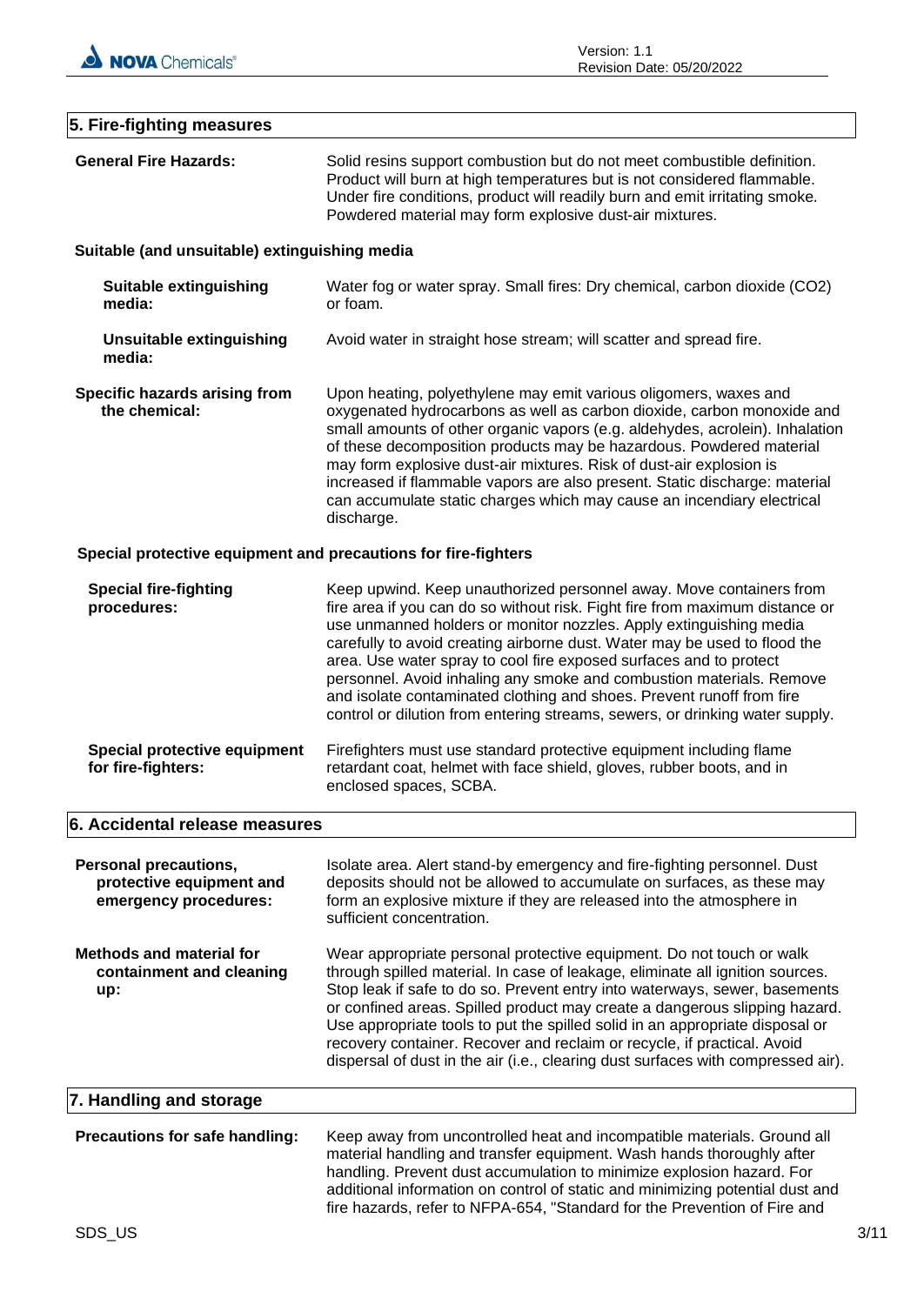| <b>NOVA</b> Chemicals®                                              | Version: 1.1<br>Revision Date: 05/20/2022                                                                                                                                                                                                                                                                                                                                                                                                                                                                                                                                                                                                                                                                                                                                                                                                                  |
|---------------------------------------------------------------------|------------------------------------------------------------------------------------------------------------------------------------------------------------------------------------------------------------------------------------------------------------------------------------------------------------------------------------------------------------------------------------------------------------------------------------------------------------------------------------------------------------------------------------------------------------------------------------------------------------------------------------------------------------------------------------------------------------------------------------------------------------------------------------------------------------------------------------------------------------|
|                                                                     | Dust Explosions from the Manufacturing, Processing and Handling of<br>Combustible Particulate Solids, 2013 Edition". Use in a well-ventilated area.<br>Avoid release to the environment. Wear eye protection/protective gloves as<br>needed/wear full face-shield during thermal processing if contact with<br>molten material is possible/wear respirator if dusty. Spilled product may<br>create a dangerous slipping hazard.                                                                                                                                                                                                                                                                                                                                                                                                                            |
| Conditions for safe storage,<br>including any<br>incompatibilities: | Store in accordance with all current regulations and standards. Storage<br>area should be clearly identified, well-illuminated and clear of obstruction.<br>Store in closed, grounded and properly designed vessels. Keep away from<br>uncontrolled heat and incompatible materials. Protect from sunlight.<br>Outdoor storage of product in bags requires protection from ultra-violet<br>sunlight by use of a UV stabilized bag or alternate means. Avoid<br>accumulation of dust by frequent cleaning and suitable construction of<br>storage and handling areas. Keep shovels and vacuum systems readily<br>available for cleanup of loose material. DO NOT enter filled bulk containers<br>and attempt to walk over product, due to risk of slipping and possible<br>suffocation. Use a fall arrest system when working near open bulk<br>containers. |

#### **8. Exposure controls/personal protection**

#### **Control Parameters**

**Occupational Exposure Limits**

During dusty conditions ACGIH recommends for Particles (insoluble or poorly soluble) not otherwise specified a TWA of 10 mg/m3 (inhalable particles), 3 mg/m3 TWA (respirable particles); OSHA recommends for Nuisance particulates a TWA of 15 mg/m3 (total dust), 5 mg/m3 TWA (respirable fraction).

The silica, cristobalite is inextricably bound or coated in the resin, which minimizes the likelihood of exposure.

| <b>Chemical Identity</b>                       | Type        | <b>Exposure Limit Values</b>                             | <b>Source</b>                                                                       |
|------------------------------------------------|-------------|----------------------------------------------------------|-------------------------------------------------------------------------------------|
| Silica, cristobalite -<br>Respirable fraction. | TWA         | $0.025$ mg/m3                                            | US. ACGIH Threshold Limit Values, as<br>amended                                     |
| Silica, cristobalite -<br>Respirable dust.     | <b>TWA</b>  | $0.05 \,\mathrm{mg/m3}$                                  | US. OSHA Table Z-1-A (29 CFR 1910.1000),<br>as amended                              |
| Silica, cristobalite -<br>Respirable.          | TWA         | 1.2 millions<br>of particles<br>per cubic foot<br>of air | US. OSHA Table Z-3 (29 CFR 1910.1000), as<br>amended                                |
|                                                | TWA         | $0.05$ mg/m $3$                                          | US. OSHA Table Z-3 (29 CFR 1910.1000), as<br>amended                                |
| Silica, cristobalite -<br>Respirable dust.     | PEL         | $0.05 \,\mathrm{mq/m3}$                                  | US, OSHA Table Z-1 Limits for Air<br>Contaminants (29 CFR 1910.1000), as<br>amended |
| Silica, cristobalite                           | <b>IDLH</b> | $25 \text{ mg/m}$                                        | US. NIOSH. Immediately Dangerous to Life or<br>Health (IDLH) Values, as amended     |
| Silica, cristobalite -<br>Respirable dust.     | <b>REL</b>  | $0.05$ mg/m $3$                                          | US. NIOSH: Pocket Guide to Chemical<br>Hazards, as amended                          |

#### **Appropriate Engineering Controls**

Engineering methods to reduce hazardous exposure are preferred controls. Methods include mechanical ventilation (dilution and local exhaust) process or personal enclosure, remote and automated operation, control of process conditions, leak detection and repair systems, and other process modifications. Ensure all exhaust ventilation systems are discharged to outdoors, away from air intakes and ignition sources. Supply sufficient replacement air to make up for air removed by exhaust systems. Administrative (procedure) controls and use of personal protective equipment may also be required. It is recommended that all dust control equipment such as local exhaust ventilation and material transport systems involved in handling of this product contain explosion relief vents or an explosion suppression system or an oxygen-deficient environment. Use only appropriately classified electrical equipment and powered industrial trucks.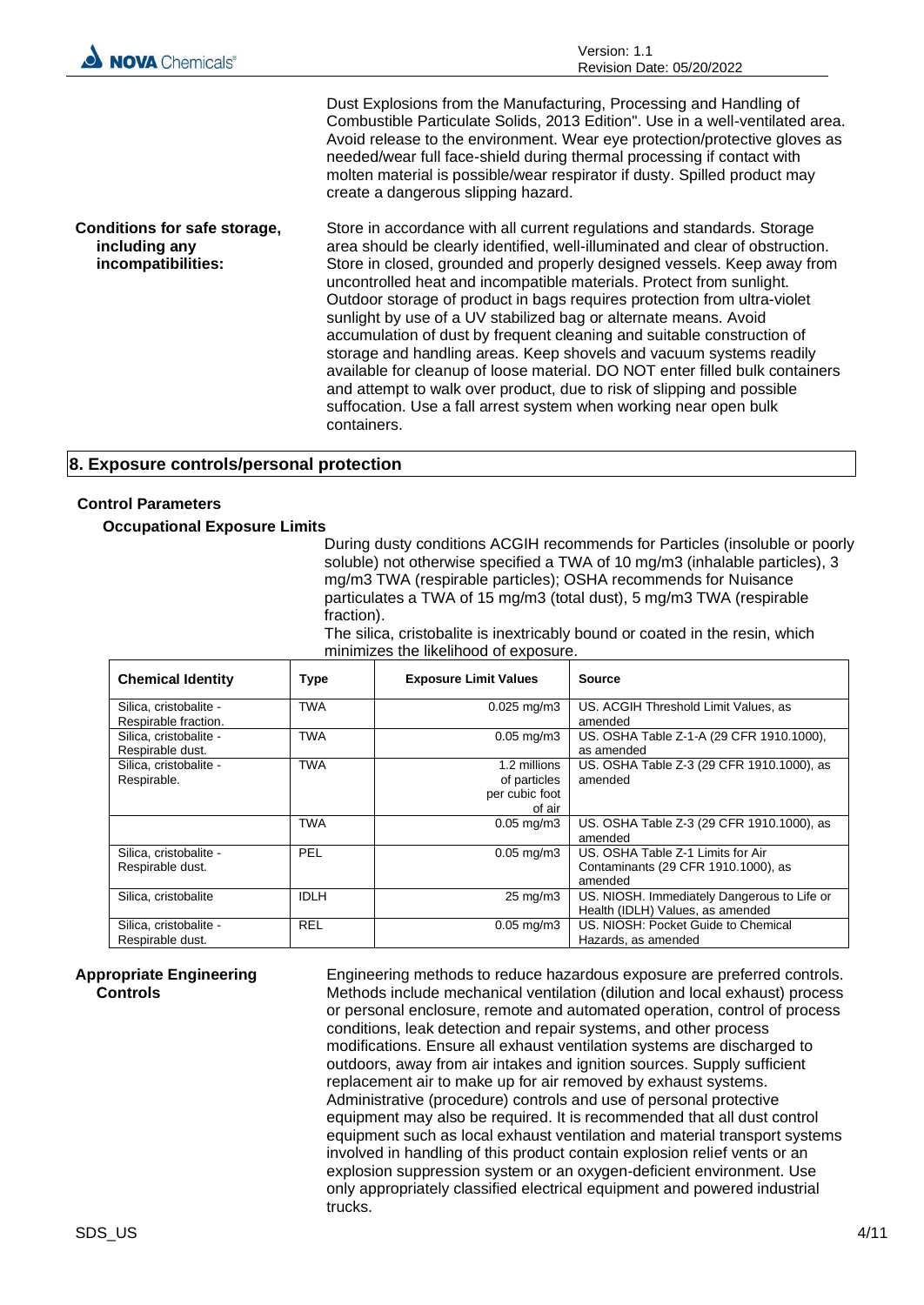

## **Individual protection measures, such as personal protective equipment**

| <b>General information:</b>                       | Personal protective equipment (PPE) should not be considered a long-term<br>solution to exposure control. Employer programs to properly select, fit,<br>maintain and train employees to use equipment must accompany PPE.<br>Consult a competent industrial hygiene resource, the PPE manufacturer's<br>recommendation, and/or applicable regulations to determine hazard<br>potential and ensure adequate protection. |
|---------------------------------------------------|------------------------------------------------------------------------------------------------------------------------------------------------------------------------------------------------------------------------------------------------------------------------------------------------------------------------------------------------------------------------------------------------------------------------|
| <b>Eye/face protection:</b>                       | Safety glasses. Wear a face shield when working with molten material.                                                                                                                                                                                                                                                                                                                                                  |
| <b>Skin Protection</b><br><b>Hand Protection:</b> | Wear gloves to protect against thermal burns.                                                                                                                                                                                                                                                                                                                                                                          |
| <b>Skin and Body</b><br><b>Protection:</b>        | Wear appropriate clothing to prevent any possibility of skin contact. Wear<br>work clothes with long sleeves and pants. Safety footwear with good<br>traction is recommended to help prevent slipping. Static Dissipative (SD)<br>rated footwear is also recommended.                                                                                                                                                  |
| <b>Respiratory Protection:</b>                    | Appropriate NIOSH approved air-purifying respirator or self-contained<br>breathing apparatus should be used. Air supplied breathing apparatus must<br>be used when oxygen concentrations are low or if airborne concentrations<br>exceed the limits of the air-purifying respirators.                                                                                                                                  |
| <b>Hygiene measures:</b>                          | Use effective control measures and PPE to maintain worker exposure to<br>concentrations that are below these limits. Ensure that eyewash stations<br>and safety showers are in close proximity to work locations.                                                                                                                                                                                                      |

## **9. Physical and chemical properties**

| Appearance                                                 |                                                                                             |
|------------------------------------------------------------|---------------------------------------------------------------------------------------------|
| <b>Physical state:</b><br>solid                            |                                                                                             |
| Form:                                                      | Pellets or Granular powder                                                                  |
| Color:                                                     | white / colorless / translucent                                                             |
| Odor:<br>Minimal, Mild                                     |                                                                                             |
| <b>Odor Threshold:</b><br>No data available.               |                                                                                             |
| pH:<br>not applicable                                      |                                                                                             |
| <b>Melting point/freezing point:</b>                       | 105 - 125 °C (221 - 257 °F) (Melting Point) 80 - 105 °C<br>(176 - 221 °F) (Softening point) |
| Initial boiling point and boiling range:<br>not applicable |                                                                                             |
| <b>Flash Point:</b><br>not applicable                      |                                                                                             |
| <b>Evaporation rate:</b><br>not applicable                 |                                                                                             |
| Flammability (solid, gas):                                 | May form combustible dust concentrations in air.                                            |
| Upper/lower limit on flammability or explosive limits      |                                                                                             |
| Flammability Limit - Upper (%):<br>not applicable          |                                                                                             |
| Flammability Limit - Lower (%):<br>not applicable          |                                                                                             |
| Vapor pressure:<br>not applicable                          |                                                                                             |
| Vapor density:<br>not applicable                           |                                                                                             |
| 910 - 940 kg/m3<br>Density:                                |                                                                                             |
| $0.910 - 0.940$<br><b>Relative density:</b>                |                                                                                             |
| Solubility(ies)                                            |                                                                                             |
| <b>Solubility in water:</b><br>Insoluble in water          |                                                                                             |
| Solubility (other):<br>No data available.                  |                                                                                             |
|                                                            |                                                                                             |
| Partition coefficient (n-octanol/water):<br>not applicable |                                                                                             |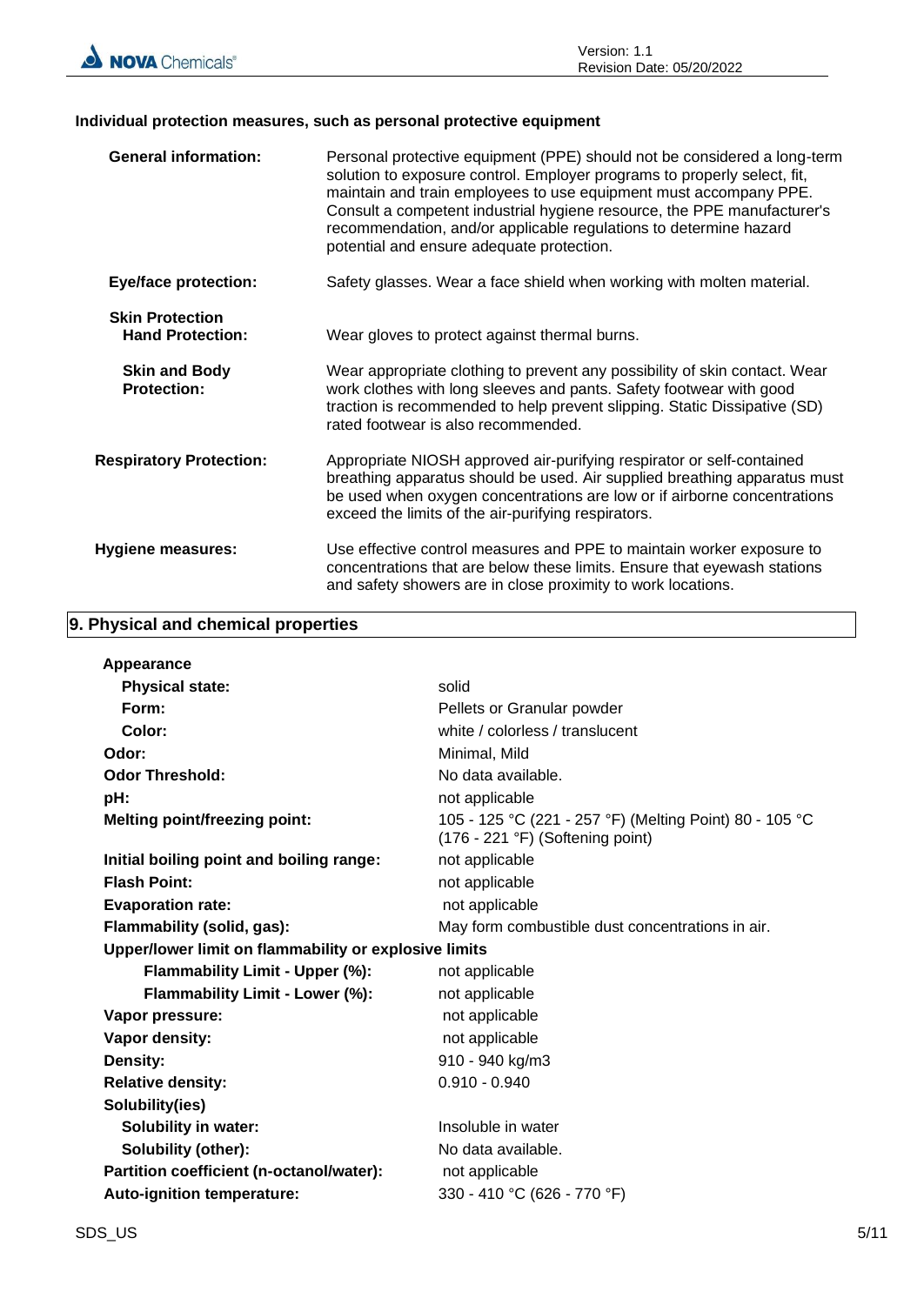

| <b>Decomposition temperature:</b><br><b>Viscosity:</b>                                   | $>$ 300 °C ( $>$ 572 °F)<br>not applicable |  |
|------------------------------------------------------------------------------------------|--------------------------------------------|--|
| <b>Other information</b><br><b>Explosive properties:</b><br><b>Oxidizing properties:</b> | No data available.<br>not applicable       |  |

# **10. Stability and reactivity**

| <b>Reactivity:</b>                                 | Contact with incompatible materials. Sources of ignition. Exposure to heat.                                                                                                                                                                                                                                                 |
|----------------------------------------------------|-----------------------------------------------------------------------------------------------------------------------------------------------------------------------------------------------------------------------------------------------------------------------------------------------------------------------------|
| <b>Chemical Stability:</b>                         | Material is stable under normal conditions.                                                                                                                                                                                                                                                                                 |
| <b>Possibility of hazardous</b><br>reactions:      | Hazardous polymerization not likely to occur.                                                                                                                                                                                                                                                                               |
| Conditions to avoid:                               | Avoid exposing to heat and contact with strong oxidizing substances. Avoid<br>processing material over 300 °C (572 °F).                                                                                                                                                                                                     |
| Incompatible Materials:                            | Strong oxidizing agents. Organic solvents, ether, gasoline, lubricating oils,<br>chlorinated hydrocarbons and aromatic hydrocarbons may react with and<br>degrade polyethylene. Powdered material may form explosive dust-air<br>mixtures. Risk of dust-air explosion is increased if flammable vapors are<br>also present. |
| <b>Hazardous Decomposition</b><br><b>Products:</b> | Upon decomposition, polyethylene may emit various oligomers, waxes and<br>oxygenated hydrocarbons as well as carbon dioxide, carbon monoxide and<br>small amounts of other organic vapors (e.g. aldehydes, acrolein). Inhalation<br>of these decomposition products may be hazardous.                                       |

## **11. Toxicological information**

#### **Information on likely routes of exposure**

| Inhalation:          | During processing, thermal fumes and inhalation of fine particles may<br>cause respiratory irritation. The silica, cristobalite is inextricably bound or<br>coated in the resin, which minimizes the likelihood of exposure.                             |
|----------------------|----------------------------------------------------------------------------------------------------------------------------------------------------------------------------------------------------------------------------------------------------------|
| Ingestion:           | Ingestion of this product is not a likely route of exposure.                                                                                                                                                                                             |
| <b>Skin Contact:</b> | During processing, contact with powder or fines may cause mechanical<br>irritation. Molten material will produce thermal burns. The silica, cristobalite<br>is inextricably bound or coated in the resin, which minimizes the likelihood<br>of exposure. |
| Eye contact:         | During processing, contact with powder or fines may cause mechanical<br>irritation. Molten material will produce thermal burns. The silica, cristobalite<br>is inextricably bound or coated in the resin, which minimizes the likelihood<br>of exposure. |

#### **Symptoms related to the physical, chemical and toxicological characteristics**

| Inhalation:          | Respiratory irritation.                                                                                           |
|----------------------|-------------------------------------------------------------------------------------------------------------------|
| Ingestion:           | No adverse effects due to ingestion are expected.                                                                 |
| <b>Skin Contact:</b> | Mechanical irritation. Thermal burns. Negligible irritation of the skin based<br>on chemical structure (polymer). |
| Eye contact:         | Mechanical irritation. Thermal burns. May cause mild, short-lasting<br>discomfort to eyes.                        |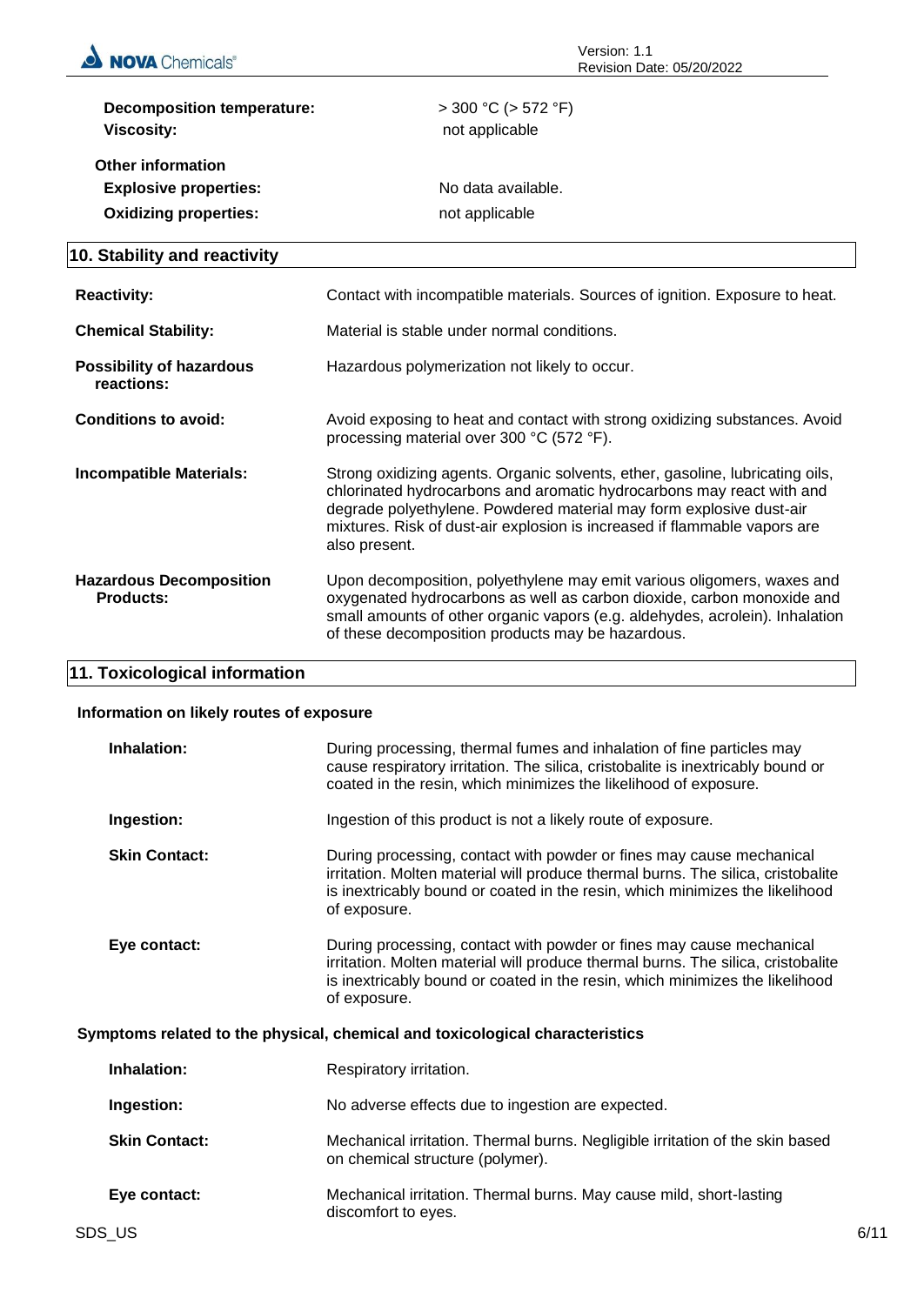## **Information on toxicological effects**

#### **Acute toxicity (list all possible routes of exposure)**

| Oral<br><b>Product:</b>                                                                                                  | LD $50:$ > 5,000 mg/kg (estimated)                                                                                                                              |  |  |
|--------------------------------------------------------------------------------------------------------------------------|-----------------------------------------------------------------------------------------------------------------------------------------------------------------|--|--|
| <b>Dermal</b><br><b>Product:</b>                                                                                         | Not classified for acute toxicity based on available data.                                                                                                      |  |  |
| <b>Inhalation</b><br><b>Product:</b>                                                                                     | Not classified for acute toxicity based on available data.                                                                                                      |  |  |
| <b>Repeated dose toxicity</b><br><b>Product:</b>                                                                         | No data available.                                                                                                                                              |  |  |
| <b>Skin Corrosion/Irritation</b><br><b>Product:</b>                                                                      | No data available.                                                                                                                                              |  |  |
| <b>Components:</b><br>Silica, cristobalite                                                                               | Irritating. May cause abrasion to skin. The silica, cristobalite is inextricably<br>bound or coated in the resin, which minimizes the likelihood of exposure.   |  |  |
| <b>Serious Eye Damage/Eye Irritation</b><br><b>Product:</b>                                                              | No data available.                                                                                                                                              |  |  |
| <b>Components:</b><br>Silica, cristobalite                                                                               | Irritating. May cause abrasion to cornea. The silica, cristobalite is inextricably<br>bound or coated in the resin, which minimizes the likelihood of exposure. |  |  |
| <b>Respiratory or Skin Sensitization</b><br>Product:                                                                     | No data available.                                                                                                                                              |  |  |
| Carcinogenicity<br>Product:                                                                                              | Not classified                                                                                                                                                  |  |  |
| Silica, cristobalite                                                                                                     | IARC Monographs on the Evaluation of Carcinogenic Risks to Humans:<br>Overall evaluation: 1. Carcinogenic to humans.                                            |  |  |
| US. National Toxicology Program (NTP) Report on Carcinogens:<br>Silica, cristobalite<br>Known To Be Human Carcinogen.    |                                                                                                                                                                 |  |  |
| US. OSHA Specifically Regulated Substances (29 CFR 1910.1001-1050), as amended:<br>No carcinogenic components identified |                                                                                                                                                                 |  |  |
| <b>Germ Cell Mutagenicity</b>                                                                                            |                                                                                                                                                                 |  |  |
| In vitro<br><b>Product:</b>                                                                                              | There are no known or reported genetic effects.                                                                                                                 |  |  |
| In vivo<br><b>Product:</b>                                                                                               | There are no known or reported genetic effects.                                                                                                                 |  |  |
| <b>Reproductive toxicity</b><br><b>Product:</b>                                                                          | There are no known or reported reproductive effects.                                                                                                            |  |  |
| <b>Specific Target Organ Toxicity - Single Exposure</b><br>No data available.<br><b>Product:</b>                         |                                                                                                                                                                 |  |  |
| <b>Specific Target Organ Toxicity - Repeated Exposure</b><br><b>Product:</b>                                             | No data available.                                                                                                                                              |  |  |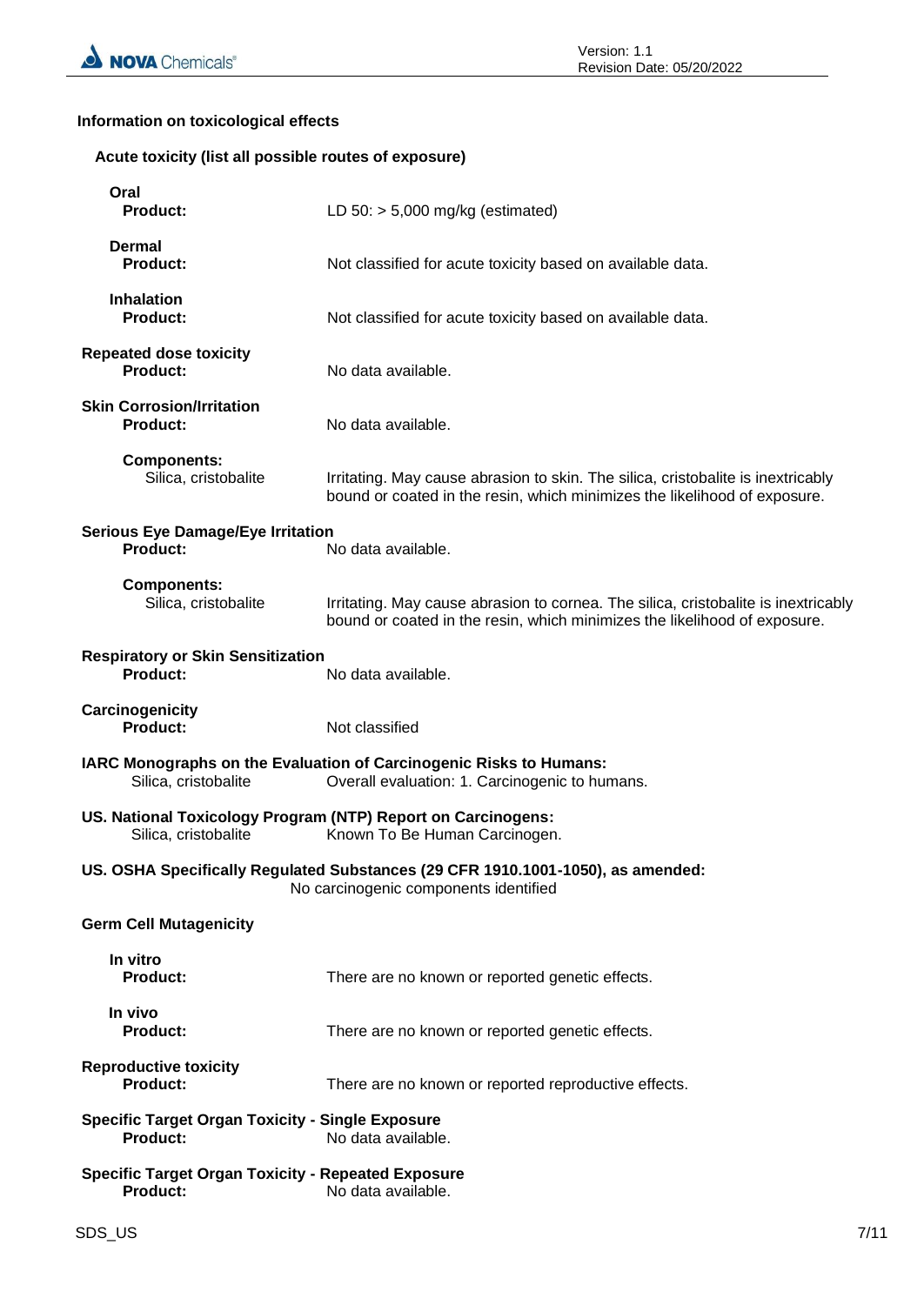| <b>NOVA</b> Chemicals®                                                                      | Version: 1.1<br>Revision Date: 05/20/2022                                                                                                                                                                                                                                                                                                                                        |
|---------------------------------------------------------------------------------------------|----------------------------------------------------------------------------------------------------------------------------------------------------------------------------------------------------------------------------------------------------------------------------------------------------------------------------------------------------------------------------------|
| <b>Components:</b><br>Silica, cristobalite                                                  | Lungs, Respiratory system - The silica, cristobalite is inextricably bound or<br>coated in the resin, which minimizes the likelihood of exposure.                                                                                                                                                                                                                                |
| <b>Aspiration Hazard</b><br><b>Product:</b>                                                 | Not classified.                                                                                                                                                                                                                                                                                                                                                                  |
| Other effects:                                                                              | No data available.                                                                                                                                                                                                                                                                                                                                                               |
| 12. Ecological information                                                                  |                                                                                                                                                                                                                                                                                                                                                                                  |
| <b>General information:</b>                                                                 | NOVAPOL® resins are expected to be inert in the environment. They float<br>on water and are not biodegradable. They are not expected to<br>bioconcentrate (accumulate in the food chain) due to their high molecular<br>weight. NOVAPOL® pellets are not expected to be toxic if ingested but may<br>represent a choking hazard if ingested by waterfowl or aquatic life.        |
| <b>Ecotoxicity:</b>                                                                         |                                                                                                                                                                                                                                                                                                                                                                                  |
| Acute hazards to the aquatic environment:                                                   |                                                                                                                                                                                                                                                                                                                                                                                  |
| <b>Fish</b><br><b>Product:</b>                                                              | LC 50 (96 h): $> 100$ mg/l                                                                                                                                                                                                                                                                                                                                                       |
| <b>Aquatic Invertebrates</b><br><b>Product:</b>                                             | EC 50 (Daphnia magna, 48 h): > 100 mg/l                                                                                                                                                                                                                                                                                                                                          |
| <b>Toxicity to Aquatic Plants</b><br><b>Product:</b>                                        | EC 50 (72 h): $> 100$ mg/l                                                                                                                                                                                                                                                                                                                                                       |
| Chronic hazards to the aquatic environment:                                                 |                                                                                                                                                                                                                                                                                                                                                                                  |
| <b>Fish</b><br><b>Product:</b>                                                              | $NOEC : > 100$ mg/l                                                                                                                                                                                                                                                                                                                                                              |
| <b>Aquatic Invertebrates</b><br><b>Product:</b>                                             | $NOEC : > 100$ mg/l                                                                                                                                                                                                                                                                                                                                                              |
| <b>Toxicity to Aquatic Plants</b><br><b>Product:</b>                                        | $NOEC : > 100$ mg/l                                                                                                                                                                                                                                                                                                                                                              |
| <b>Persistence and Degradability</b>                                                        |                                                                                                                                                                                                                                                                                                                                                                                  |
| <b>Biodegradation</b><br><b>Product:</b>                                                    | Not readily degradable. Under optimal oxidation conditions, >99% of<br>polyethylene will remain intact after exposure to microbial actions. Product<br>will slowly change (embrittle) in the presence of sunlight, but will not fully<br>breakdown. Product buried in landfill has been found to be stable over time.<br>No toxic degradation products are known to be produced. |
| <b>BOD/COD Ratio</b><br><b>Product:</b>                                                     | No data available.                                                                                                                                                                                                                                                                                                                                                               |
| <b>Bioaccumulative potential</b><br><b>Bioconcentration Factor (BCF)</b><br><b>Product:</b> | Pellets may accumulate in the digestive systems of birds and aquatic life,<br>causing injury and possible death due to starvation.                                                                                                                                                                                                                                               |
| Partition Coefficient n-octanol / water (log Kow)<br><b>Product:</b>                        | not applicable                                                                                                                                                                                                                                                                                                                                                                   |
| <b>Mobility in soil:</b>                                                                    | Biologically persistent. This product has not been found to migrate through                                                                                                                                                                                                                                                                                                      |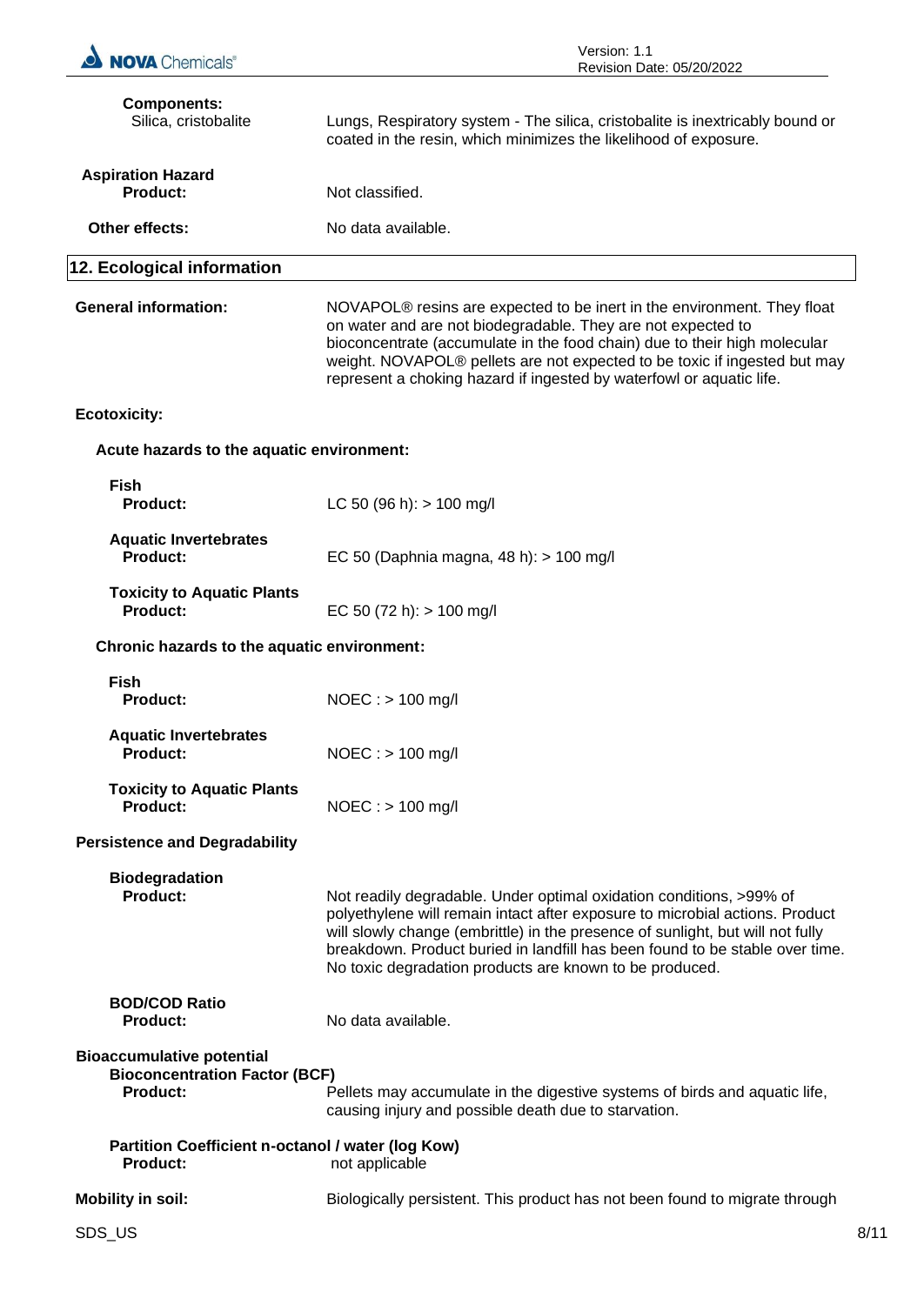

soils.

**Other adverse effects:** Pellets are persistent in aquatic and terrestrial systems. **13. Disposal considerations**

**Disposal instructions:** Dispose of contents/container to an appropriate treatment and disposal facility in accordance with applicable laws and regulations, and product characteristics at time of disposal. Preferred disposal methods for polyethylene in order of preference are: 1) clean and reuse if possible, 2) recover and resell through plastic recyclers or resin brokers, 3) incinerate with waste heat recovery and 4) landfill. DO NOT ATTEMPT TO DISPOSE OF BY UNCONTROLLED INCINERATION. Open burning of plastics at landfills should not be undertaken. **Contaminated Packaging:** Check local, federal and state environmental regulations prior to disposal.

#### **14. Transport information**

#### **DOT**

Not regulated.

#### **IATA**

Not regulated.

#### **IMDG**

Not regulated.

#### **15. Regulatory information**

#### **US Federal Regulations**

- **TSCA Section 12(b) Export Notification (40 CFR 707, Subpt. D)** None present or none present in regulated quantities.
- **US. OSHA Specifically Regulated Substances (29 CFR 1910.1001-1050), as amended** None present or none present in regulated quantities.

#### **CERCLA Hazardous Substance List (40 CFR 302.4):**

None present or none present in regulated quantities.

#### **Superfund Amendments and Reauthorization Act of 1986 (SARA)**

#### **Hazard categories**

Combustible dust

**US. EPCRA (SARA Title III) Section 304 Extremely Hazardous Substances Reporting Quantities and the Comprehensive Environmental Response, Compensation, and Liability Act (CERCLA) Hazardous Substances**

None present or none present in regulated quantities.

- **US. EPCRA (SARA Title III Section 313 Toxic Chemical Release Inventory (TRI) Reporting** None present or none present in regulated quantities.
- **Clean Air Act (CAA) Section 112(r) Accidental Release Prevention (40 CFR 68.130):** None present or none present in regulated quantities.

## **Clean Water Act Section 311 Hazardous Substances (40 CFR 117.3)**

None present or none present in regulated quantities.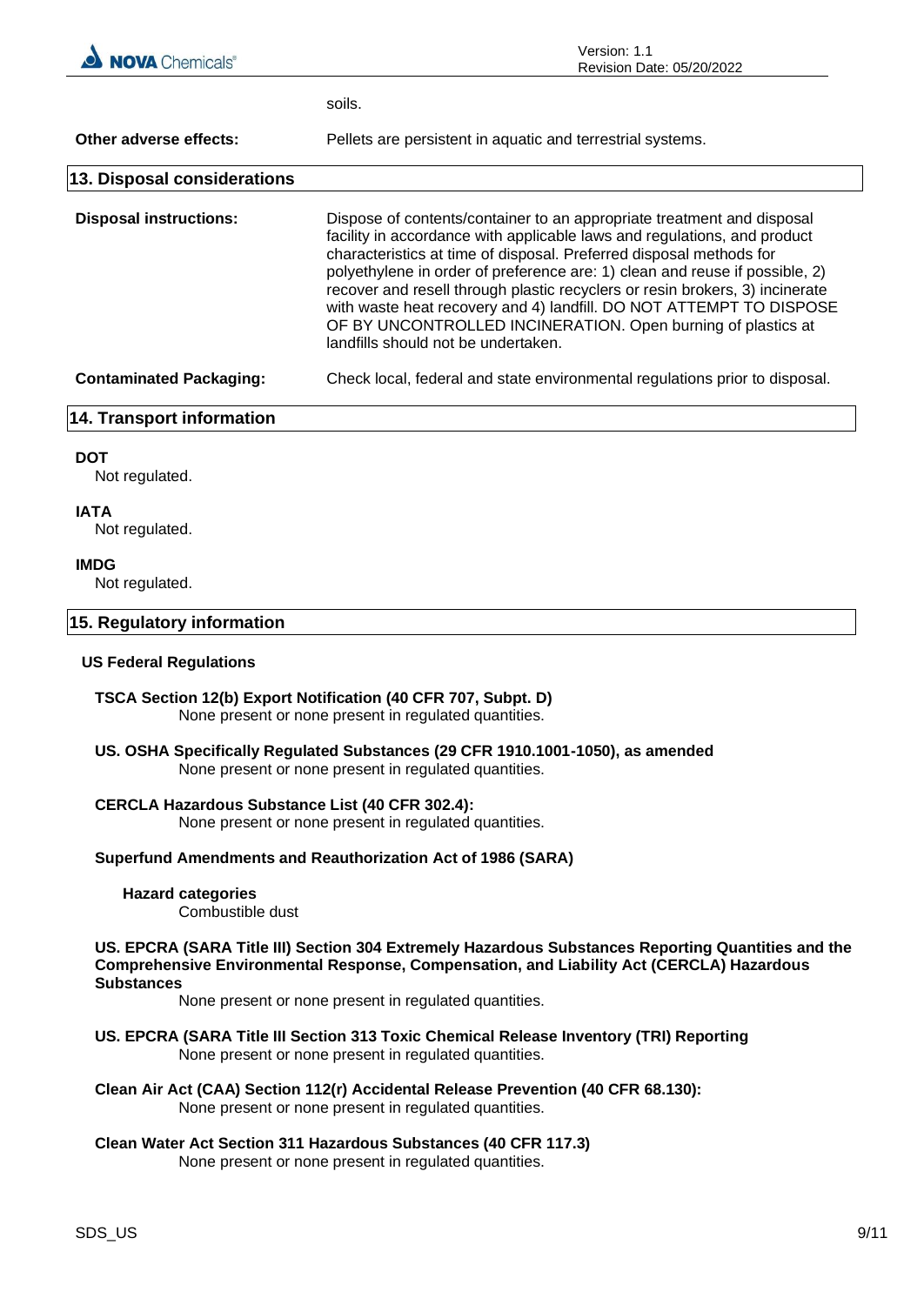

### **US State Regulations**

## **US. California Proposition 65**

No ingredient requiring a warning under CA Prop 65.

#### **Inventory Status**

| Canada DSL Inventory List: | On or in compliance with the inventory |
|----------------------------|----------------------------------------|
| US TSCA Inventory:         | On or in compliance with the inventory |

## **16. Other information, including date of preparation or last revision**

| <b>Issue Date:</b>                 | 05/20/2022                                                                                                                                                                                                                                                                                                                                                                                                                                                                                                                                                                                                                                                                                                                                                                                                                                                                                                                                                                                                                                                                                                                                                                                                                                       |       |
|------------------------------------|--------------------------------------------------------------------------------------------------------------------------------------------------------------------------------------------------------------------------------------------------------------------------------------------------------------------------------------------------------------------------------------------------------------------------------------------------------------------------------------------------------------------------------------------------------------------------------------------------------------------------------------------------------------------------------------------------------------------------------------------------------------------------------------------------------------------------------------------------------------------------------------------------------------------------------------------------------------------------------------------------------------------------------------------------------------------------------------------------------------------------------------------------------------------------------------------------------------------------------------------------|-------|
| <b>Revision Information:</b>       | 05/20/2022: SDS Update - address updated<br>11/27/2019: SDS Update                                                                                                                                                                                                                                                                                                                                                                                                                                                                                                                                                                                                                                                                                                                                                                                                                                                                                                                                                                                                                                                                                                                                                                               |       |
| Version #:                         | 1.1                                                                                                                                                                                                                                                                                                                                                                                                                                                                                                                                                                                                                                                                                                                                                                                                                                                                                                                                                                                                                                                                                                                                                                                                                                              |       |
| <b>Abbreviations and acronyms:</b> | ACGIH = American Conference of Governmental Industrial Hygienists; BOD = Biochemical<br>Oxygen Demand; CAS = Chemical Abstracts Service; CERCLA = Comprehensive Environmental<br>Response, Compensation, and Liability Act; CFR = Code of Federal Regulations; DOT =<br>Department of Transportation; EPA = Environmental Protection Agency; FDA = Food and Drug<br>Administration; GHS = Globally Harmonized System for the Classification and Labelling of<br>Chemicals; IARC = International Agency for Research on Cancer; IATA = International Air<br>Transport Association ICAO = International Civil Aviation Organization; IMDG = International<br>Maritime Dangerous Goods; Kow = Octanol/water partition coefficient; LD50 = Lethal Dose 50%;<br>NJTSR = New Jersey Trade Secret Registry; NTP = National Toxicology Program; OSHA =<br>Occupational Safety and Health Administration; PPE = Personal Protective Equipment; RCRA =<br>Resource Conservation and Recovery Act; SARA = Superfund Amendments and<br>Reauthorization Act; SCBA = Self Contained Breathing Apparatus; SDS = Safety Data Sheet;<br>SEPA = State Environmental Protection Administration; TSCA = Toxic Substances Control Act;<br>TWA = Time Weighted Average |       |
| <b>Further Information:</b>        | Exposure to the Hazardous Combustion and Decomposition Products as<br>described in the SDS, Sections 5 and 10, may be linked with various acute<br>and chronic health effects. These effects include irritation of eyes and upper<br>respiratory tract primarily from the aldehydes, breathing difficulties, systemic<br>toxicity such as liver, kidney, and central nervous system effects.                                                                                                                                                                                                                                                                                                                                                                                                                                                                                                                                                                                                                                                                                                                                                                                                                                                     |       |
|                                    | NOVA Chemicals has monitored worker exposures to emissions during<br>commercial-scale processing of polyethylene. Concentrations of hazardous<br>decomposition products were determined to be well below established<br>exposure limits in the workplace. "Quantitation of Employee Exposure to<br>Emission Products Generated By Commercial-Scale Processing of<br>Polyethylene" is available in the Am. Ind. Hyg. Assoc. J. 56:809-814 (1995)<br>and "Quantification of Emission Compounds Generated During Commercial-<br>Scale Processing of Advanced SCLAIRTECH™ Polyethylene" is available in<br>the Journal of Plastic Film & Sheeting Volume 26 Issue 2, April 2010.                                                                                                                                                                                                                                                                                                                                                                                                                                                                                                                                                                     |       |
|                                    | For information on ventilation considerations for the control of volatile air<br>contaminants from polyethylene, please request a copy of NOVA Chemicals'<br>publication, "Ventilation Guidelines for Heat-Processing Polyethylene Resins".                                                                                                                                                                                                                                                                                                                                                                                                                                                                                                                                                                                                                                                                                                                                                                                                                                                                                                                                                                                                      |       |
|                                    | For additional information on unloading hopper cars containing plastic resins,<br>refer to NOVA Chemicals' publication, "Hopper Car Unloading Guide".                                                                                                                                                                                                                                                                                                                                                                                                                                                                                                                                                                                                                                                                                                                                                                                                                                                                                                                                                                                                                                                                                            |       |
|                                    | For information on processing properties, selection of NOVAPOL resin<br>grades, refer to the NOVAPOL Product Data Sheets available on our web<br>site, under Products & Applications: http://www.novachemicals.com.                                                                                                                                                                                                                                                                                                                                                                                                                                                                                                                                                                                                                                                                                                                                                                                                                                                                                                                                                                                                                              |       |
|                                    | For additional information on preventing pellet loss, refer to published plastic<br>industry publications and resources under 'Operation Clean Sweep'; now<br>downloadable from the web at http://www.opcleansweep.org/.                                                                                                                                                                                                                                                                                                                                                                                                                                                                                                                                                                                                                                                                                                                                                                                                                                                                                                                                                                                                                         |       |
| SDS_US                             |                                                                                                                                                                                                                                                                                                                                                                                                                                                                                                                                                                                                                                                                                                                                                                                                                                                                                                                                                                                                                                                                                                                                                                                                                                                  | 10/11 |